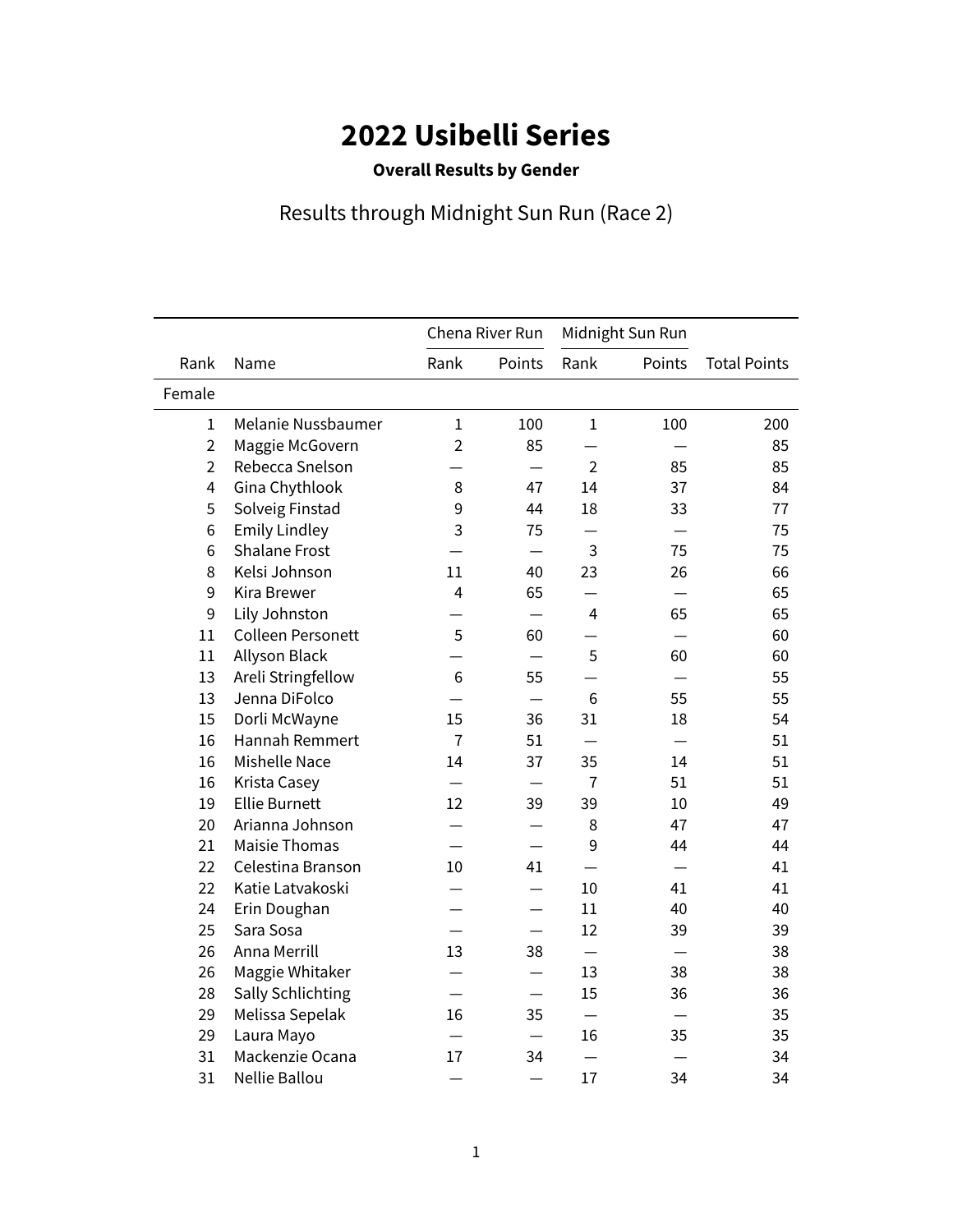| 33 | Kara Weller             | 18 | 33                                |    |                  | 33 |
|----|-------------------------|----|-----------------------------------|----|------------------|----|
| 34 | Dana Bloch              | 19 | 32                                |    |                  | 32 |
| 35 | <b>Gail Norton</b>      | 20 | 31                                |    |                  | 31 |
| 36 | Caitlin Davis           | 21 | 30                                |    |                  | 30 |
| 36 | Autumn Karas            |    |                                   | 19 | 30               | 30 |
| 38 | Rayne Personett         | 22 | 29                                |    |                  | 29 |
| 38 | Sage Robine             |    |                                   | 20 | 29               | 29 |
| 40 | Jane Lanford            | 23 | 28                                |    |                  | 28 |
| 40 | Natalie Snyder          |    |                                   | 21 | 28               | 28 |
| 42 | Maria Bray              |    |                                   | 22 | 27               | 27 |
| 43 | Hannah Ross             | 24 | 26                                |    |                  | 26 |
| 44 | Selena Moore            | 25 | 25                                |    |                  | 25 |
| 44 | Anna Bailey             |    | $\overbrace{\phantom{123221111}}$ | 24 | 25               | 25 |
| 46 | <b>Tracey Martinson</b> | 26 | 24                                |    |                  | 24 |
| 46 | Amie Bronson            |    |                                   | 25 | 24               | 24 |
| 48 | Claire Wool             | 27 | 23                                |    |                  | 23 |
| 48 | Kristin OBrien          |    |                                   | 26 | 23               | 23 |
| 50 | Jessica Blasey          | 28 | 22                                |    |                  | 22 |
| 50 | Danielle Dallmann       |    |                                   | 27 | 22               | 22 |
| 52 | Sheridan Blasey         | 29 | 21                                |    |                  | 21 |
| 52 | Mikayla Triplehorn      |    | —                                 | 28 | 21               | 21 |
| 54 | Karli Fitzgerald        | 30 | 20                                |    |                  | 20 |
| 54 | Tori Heckendorn         |    |                                   | 29 | 20               | 20 |
| 56 | Deann Denter            | 31 | 19                                |    |                  | 19 |
| 56 | <b>Madison Pirkey</b>   |    |                                   | 30 | 19               | 19 |
| 58 | Melanie Vriesman        | 32 | 18                                |    |                  | 18 |
| 59 | Jerlyn Montalban Nieves | 33 | 17                                |    |                  | 17 |
| 59 | Linda Meyers            |    |                                   | 32 | 17               | 17 |
| 61 | Jill Burnett            | 34 | 16                                |    |                  | 16 |
| 61 | Sarah Hnilicka          |    |                                   | 33 | 16               | 16 |
| 63 | Kim Johnson             | 35 | 15                                |    |                  | 15 |
| 63 | Amber Ross              |    |                                   | 34 | 15               | 15 |
| 65 | Anna Stringfellow       | 36 | 14                                |    |                  | 14 |
| 66 | Shawna Henderson        | 37 | 13                                |    |                  | 13 |
| 66 | Ellie Abrahamson        |    |                                   | 36 | 13               | 13 |
| 68 | Kjersten Bartusch       | 38 | 12                                |    |                  | 12 |
| 68 | Erick Alvarez           |    |                                   | 37 | 12               | 12 |
| 70 | Cristina Hansen         | 39 | 11                                |    |                  | 11 |
| 70 | Patricia Berkeland      |    |                                   | 38 | 11               | 11 |
| 72 | Annie Sartz             | 40 | 10                                |    |                  | 10 |
| 73 | Alexa Crabb             | 41 | 9                                 |    |                  | 9  |
| 73 | <b>Ashley Pruitt</b>    |    |                                   | 40 | $\boldsymbol{9}$ | 9  |
| 75 | <b>Lilly Sawle</b>      | 42 | 8                                 |    |                  | 8  |
| 76 | Christine Fik           | 43 | 7                                 |    |                  | 7  |
| 77 | Alexandria Steele       | 44 | 6                                 |    |                  | 6  |
| 77 | Holly DeLand            |    |                                   | 41 | 6                | 6  |
| 79 | Bonni Brooks            | 45 | 5                                 |    |                  | 5  |
| 79 | Catherine Reed-Metayer  |    |                                   | 42 | 5                | 5  |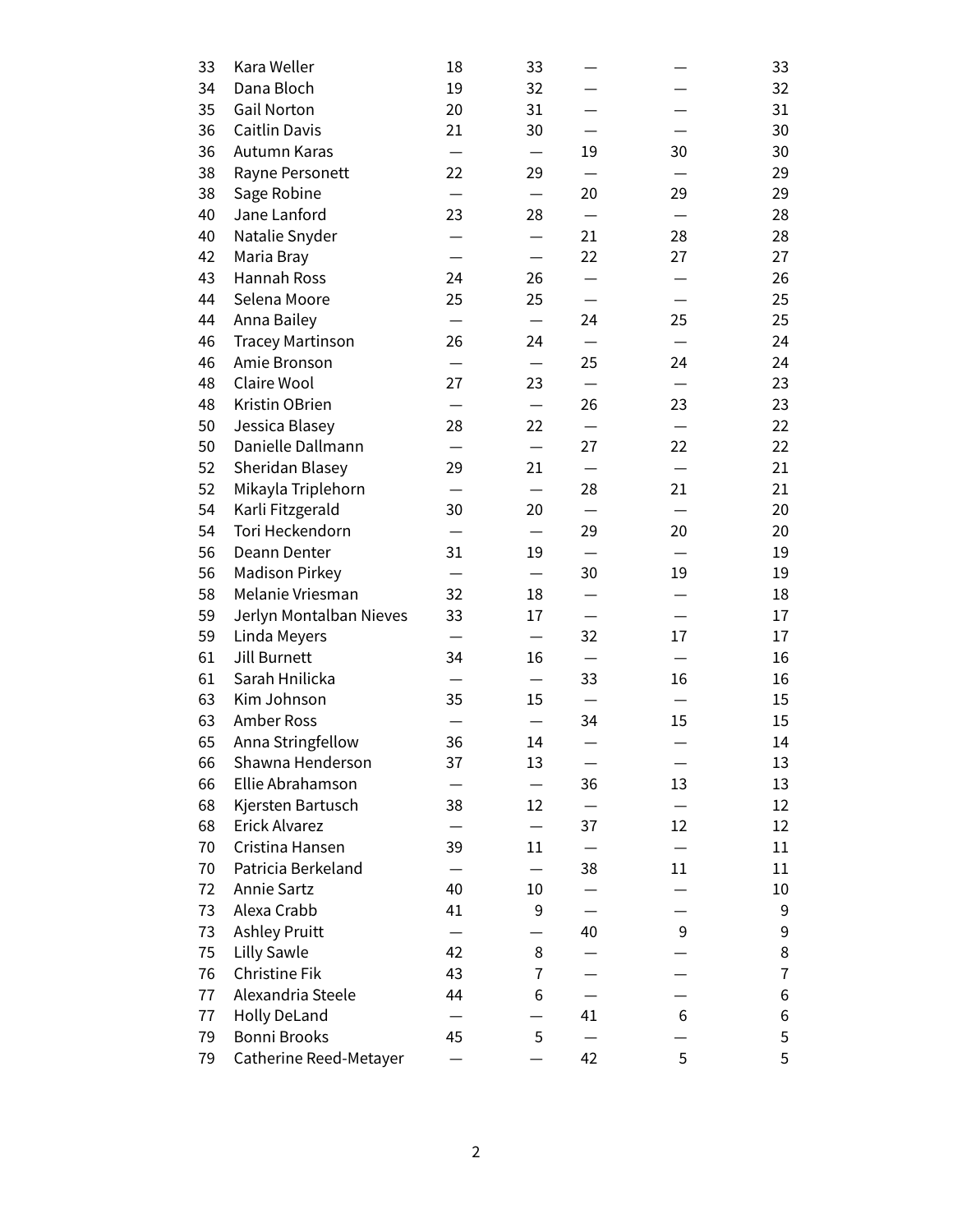| 81             | Valeria Martinez          | 46                       | 4              |                |                | 4              |
|----------------|---------------------------|--------------------------|----------------|----------------|----------------|----------------|
| 81             | Delaney Preston           |                          |                | 43             | 4              | 4              |
| 83             | Laniece Serfling          | 47                       | 3              |                |                | 3              |
| 83             | Joellyn Aetonu            |                          |                | 44             | 3              | 3              |
| 85             | Linda Smith               | 48                       | $\overline{2}$ |                |                | $\overline{2}$ |
| 85             | Hailey Jamar              |                          |                | 45             | $\overline{2}$ | $\overline{2}$ |
| 87             | <b>Nicole Akers</b>       | 49                       | $\mathbf{1}$   |                |                | $\mathbf{1}$   |
| 87             | Tanya Costello            |                          |                | 46             | $\mathbf{1}$   | $\mathbf{1}$   |
| Male           |                           |                          |                |                |                |                |
| 1              | Kenneth Brewer            | $\mathbf{1}$             | 100            | 4              | 65             | 165            |
| $\overline{2}$ | Devin McDowell            | 3                        | 75             | 8              | 47             | 122            |
| 3              | Daniel Abramowicz         |                          |                | $\mathbf{1}$   | 100            | 100            |
| 4              | William Bowman            | $\overline{2}$           | 85             |                |                | 85             |
| 4              | Calvin Boone              |                          |                | $\overline{2}$ | 85             | 85             |
| 6              | <b>Riley Howard</b>       |                          |                | 3              | 75             | 75             |
| 7              | Mark Kowal                | 8                        | 47             | 25             | 26             | 73             |
| 8              | Nick Janssen              | $\overline{\mathcal{A}}$ | 65             |                |                | 65             |
| 9              | Michael Wise              | 10                       | 41             | 28             | 23             | 64             |
| 10             | Mark Nash                 | 5                        | 60             |                |                | 60             |
| 10             | Cirdan Vonnahme           |                          |                | 5              | 60             | 60             |
| 12             | Max Kaufman               | 6                        | 55             |                |                | 55             |
| 12             | Joseph Sosa               |                          |                | 6              | 55             | 55             |
| 14             | Kieran Kaufman            | $\overline{7}$           | 51             |                |                | 51             |
| 14             | <b>Shane Fisher</b>       |                          |                | $\overline{7}$ | 51             | 51             |
| 16             | Ron Oliver                | $\mathsf 9$              | 44             |                |                | 44             |
| 16             | Jeff Tucker               |                          |                | 9              | 44             | 44             |
| 18             | Jim Wessel                | 15                       | 36             | 44             | 5              | 41             |
| 18             | Kevin Brune               | 16                       | 35             | 43             | 6              | 41             |
| 18             | Noah Goslin               |                          |                | 10             | 41             | 41             |
| 21             | Hunter Moeller            | 11                       | 40             |                |                | 40             |
| 21             | Riley Bickford            |                          |                | 11             | 40             | 40             |
| 23             | Andrew Trombley           | 12                       | 39             |                |                | 39             |
| 23             | Zachary Aloma             |                          |                | 12             | 39             | 39             |
| 25             | Aaron Marks               | 13                       | 38             |                |                | 38             |
| 25             | <b>Adam Starkey</b>       |                          |                | 13             | 38             | 38             |
| 27             | Ryan Morse                | 14                       | 37             |                |                | 37             |
| 27             | Nicholas Hecht            |                          |                | 14             | 37             | 37             |
| 29             | Geoffrey Slater           |                          |                | 15             | 36             | 36             |
| 30             | Cormac Kesey              |                          |                | 16             | 35             | 35             |
| 31             | Dylan Denter              | 17                       | 34             |                |                | 34             |
| 31             | <b>Alex Morris</b>        |                          |                | 17             | 34             | 34             |
| 33             | <b>Adam Connolly</b>      | 18                       | 33             |                |                | 33             |
| 33             | Tucker Sarkisian          |                          |                | 18             | 33             | 33             |
| 35             | David Kokrine             | 19                       | 32             |                |                | 32             |
| 35             | Jonas Lanser              |                          |                | 19             | 32             | 32             |
| 37             | Jimmy Newton              | 20                       | 31             |                |                | 31             |
| 37             | Eric DiFolco              |                          |                | 20             | 31             | 31             |
| 39             | <b>Christian Bazemore</b> | 21                       | 30             |                |                | 30             |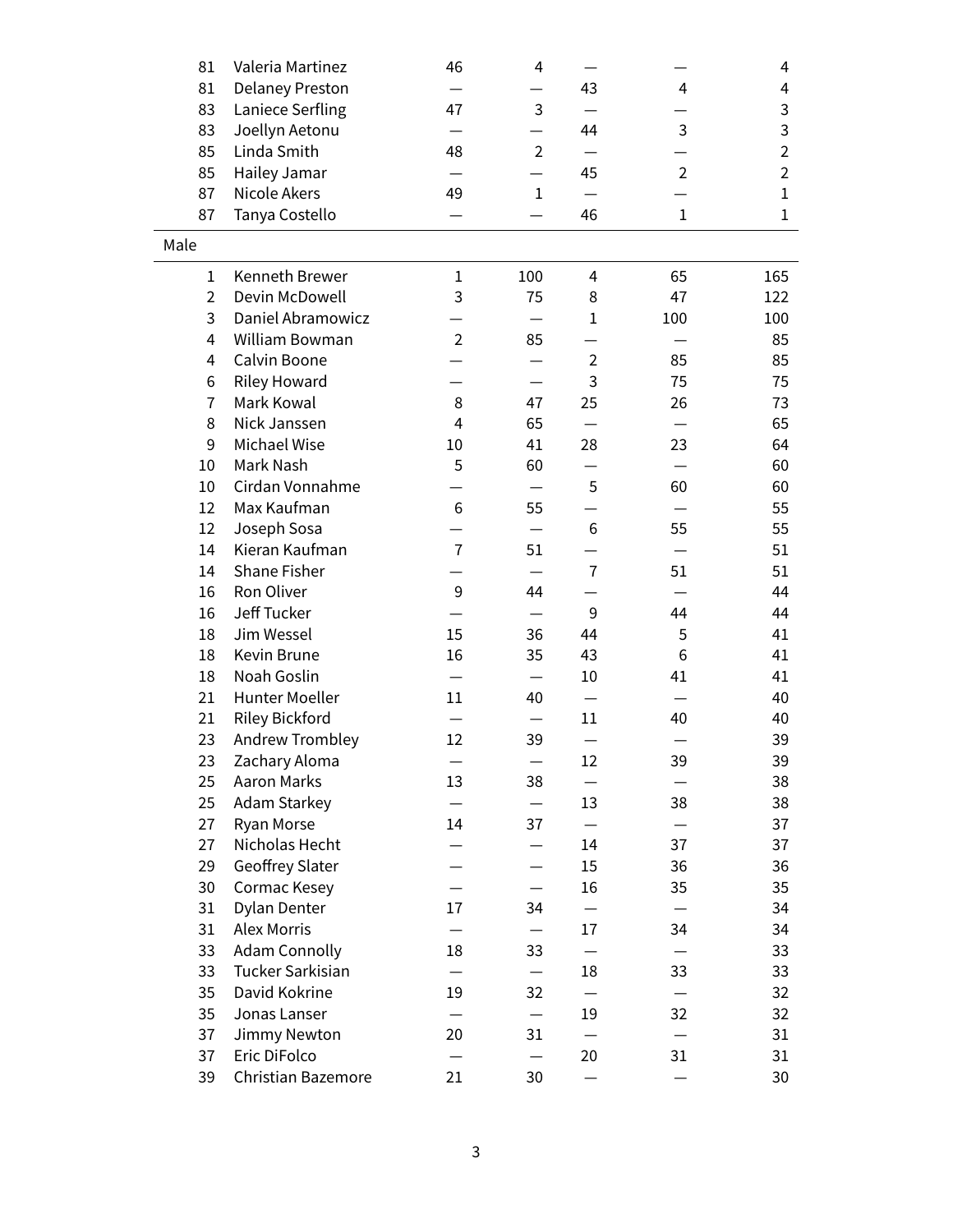| 39 | Eli Merrill             |                          |                | 21              | 30             | 30                |
|----|-------------------------|--------------------------|----------------|-----------------|----------------|-------------------|
| 41 | Peter Hildebrand        | 22                       | 29             |                 |                | 29                |
| 41 | Owen Wooller            |                          |                | 22              | 29             | 29                |
| 43 | <b>Emmett Schneider</b> | 23                       | 28             | $\qquad \qquad$ |                | 28                |
| 43 | Jacob Rozell            |                          |                | 23              | 28             | 28                |
| 45 | <b>Greg Finstad</b>     | 24                       | 27             |                 |                | 27                |
| 45 | Luke Hoffman            |                          |                | 24              | 27             | 27                |
| 47 | Kenny Meythaler-Mullins | 25                       | 26             |                 |                | 26                |
| 48 | Kyler Kangas            | 26                       | 25             |                 |                | 25                |
| 48 | <b>Matthew Moore</b>    |                          |                | 26              | 25             | 25                |
| 50 | Jason Ringstad          |                          |                | 27              | 24             | 24                |
| 51 | Ryan Holt               | 27                       | 23             |                 |                | 23                |
| 52 | <b>Forrest Wiegand</b>  | 28                       | 22             |                 |                | 22                |
| 52 | Ron Gower               |                          |                | 29              | 22             | 22                |
| 54 | David Tessier           | 29                       | 21             |                 |                | 21                |
| 54 | Jake Stone              |                          |                | 30              | 21             | 21                |
| 56 | Dean Denter             | 30                       | 20             |                 |                | 20                |
| 56 | Craig Ferger            | —                        | —              | 31              | 20             | 20                |
| 58 | Owen Humburg            | 31                       | 19             |                 |                | 19                |
| 58 | <b>Henry Dehling</b>    |                          |                | 32              | 19             | 19                |
| 60 | Jonathan Dryver         | 32                       | 18             |                 |                | 18                |
| 60 | Caden Albrecht          |                          |                | 33              | 18             | 18                |
| 62 | Dave Partee             | 33                       | 17             |                 |                | 17                |
| 62 | Jake Thompson           |                          |                | 34              | 17             | 17                |
| 64 | Andrew Johnston         | 34                       | 16             |                 |                | 16                |
| 64 | Jordan Bishop           | $\overline{\phantom{0}}$ | —              | 35              | 16             | 16                |
| 66 | <b>Tim Parker</b>       | 35                       | 15             |                 |                | 15                |
| 66 | <b>Ethan Dehling</b>    |                          |                | 36              | 15             | 15                |
| 68 | Jack Woods              | 36                       | 14             |                 |                | 14                |
| 69 | Nelson Hays             | 37                       | 13             |                 |                | 13                |
| 70 | Garrett St Peter        | 38                       | 12             |                 |                | $12 \overline{ }$ |
| 70 | <b>Chase Curtis</b>     |                          |                | 37              | 12             | 12                |
| 72 | <b>Matthew Wooller</b>  | 39                       | 11             |                 |                | 11                |
| 72 | Benjamin Gryski         |                          |                | 38              | 11             | 11                |
| 74 | <b>Chris Brothers</b>   | 40                       | 10             |                 |                | 10                |
| 74 | Devin Reilley           |                          |                | 39              | 10             | 10                |
| 76 | Jacob Buller            |                          |                | 40              | 9              | 9                 |
| 77 | John Parcell            | 41                       | 8              |                 |                | 8                 |
| 77 | <b>Brandon Irvine</b>   |                          |                | 41              | 8              | 8                 |
| 79 | Chris Pitka             | 42                       | $\overline{7}$ |                 |                | $\bf 7$           |
| 79 | Remo Coghill            |                          |                | 42              | $\overline{7}$ | $\overline{7}$    |
| 81 | <b>Walter Lindley</b>   | 43                       | 6              |                 |                | 6                 |
| 82 | Garrett Grahek          | 44                       | 5              |                 |                | 5                 |
| 83 | Simon Connolly          | 45                       | 4              |                 |                | 4                 |
| 83 | Eiona Shadrin           |                          |                | 45              | 4              | 4                 |
| 85 | Jett Connolly           | 46                       | 3              |                 |                | 3                 |
| 86 | Alexander Ocana         | 47                       | 2              |                 |                | $\overline{2}$    |
| 87 | <b>Brant Finstad</b>    | 48                       | $\mathbf 1$    |                 |                | $\mathbf 1$       |